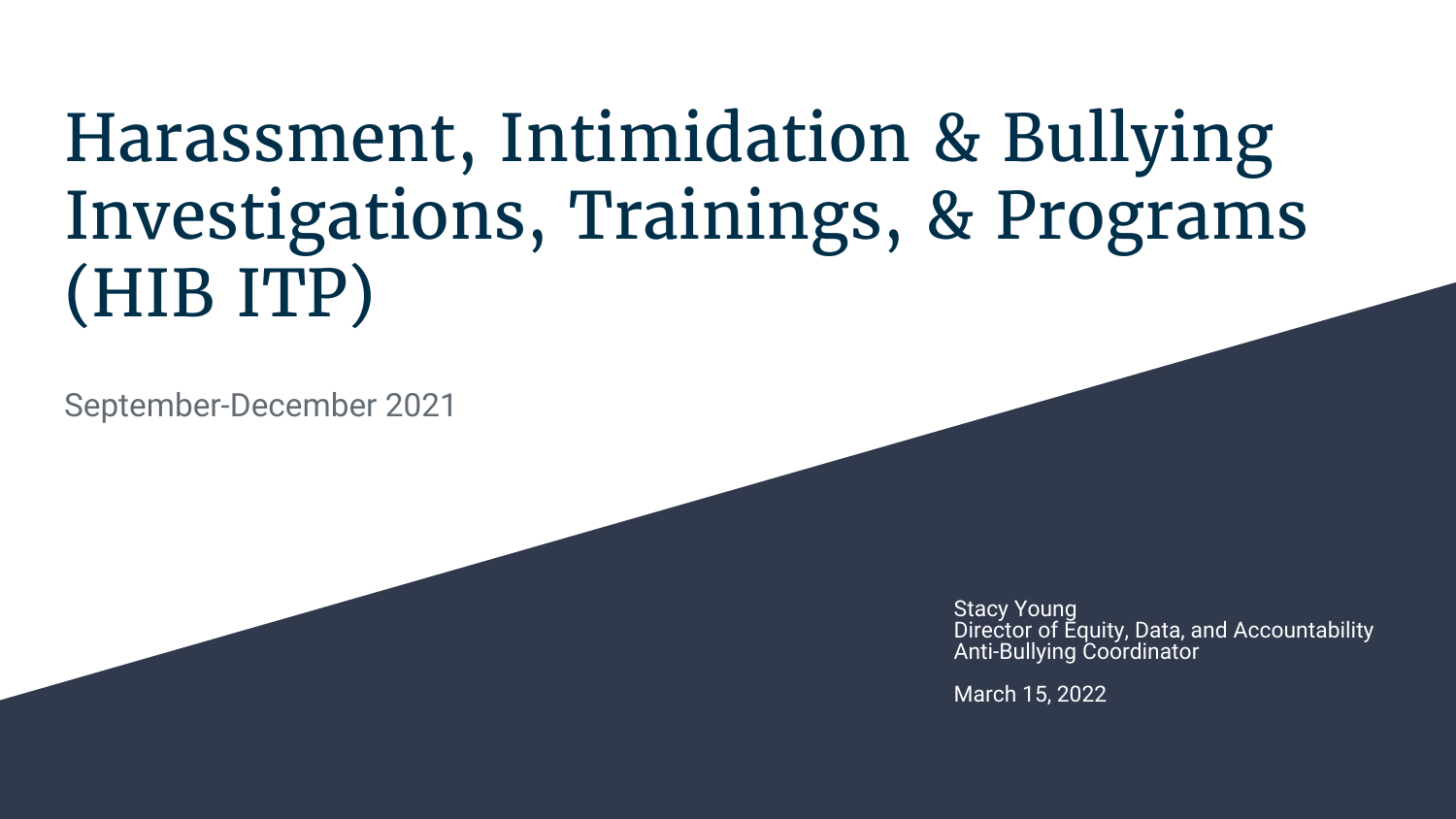#### **Overview**

- HIB Statutory Definition
- Investigations, Trainings, and Programs (ITP)
- Historical Data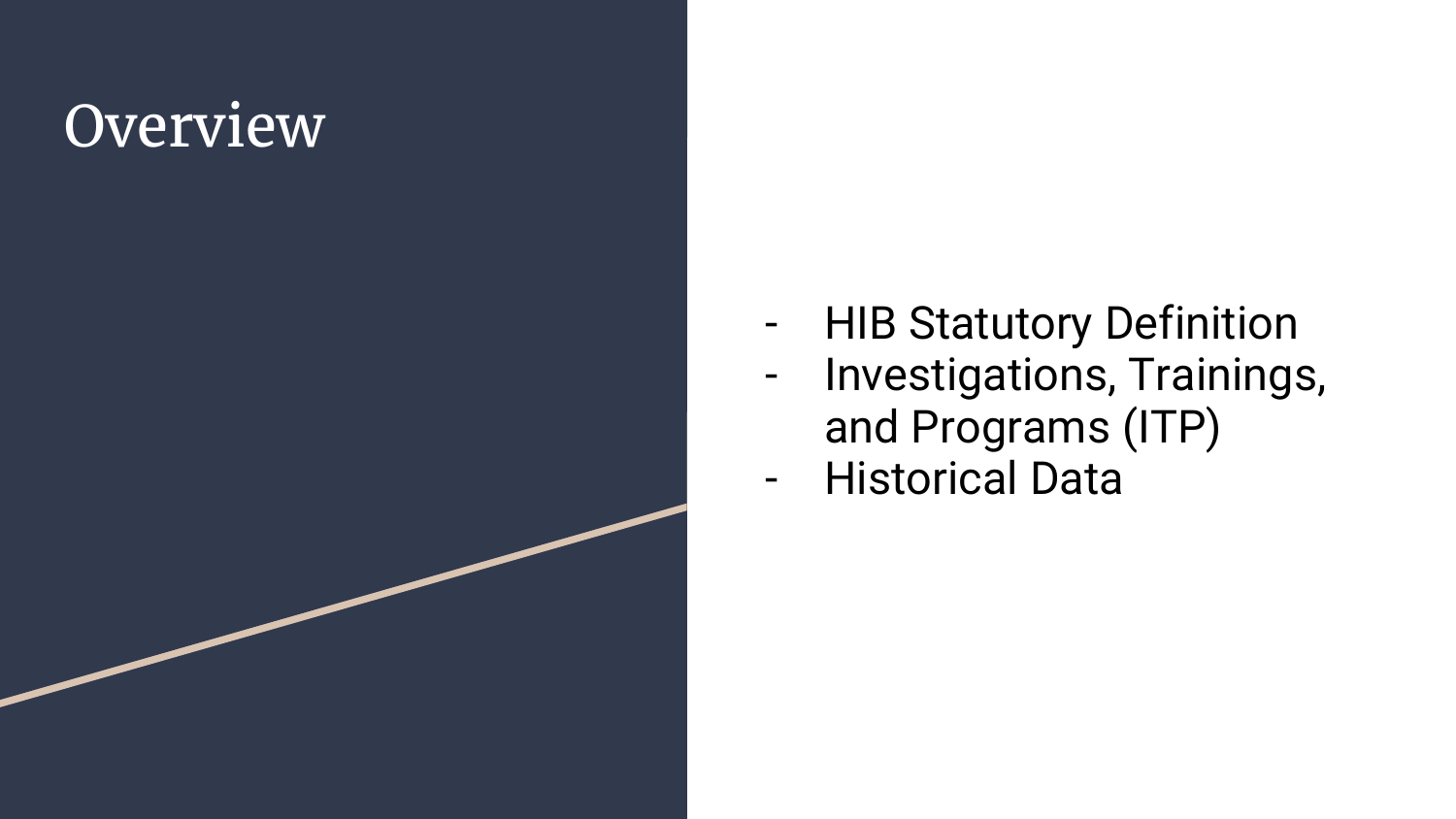#### HIB Statute Review

#### "Harassment, intimidation or bullying":

- Any gesture
- Any written, verbal or physical act, or electronic communication
- Whether it be a single incident or a series of incidents
- That is reasonably perceived as being motivated either by any actual or perceived characteristic
- That takes place on school property, at any school-sponsored function, on a school bus, or off school grounds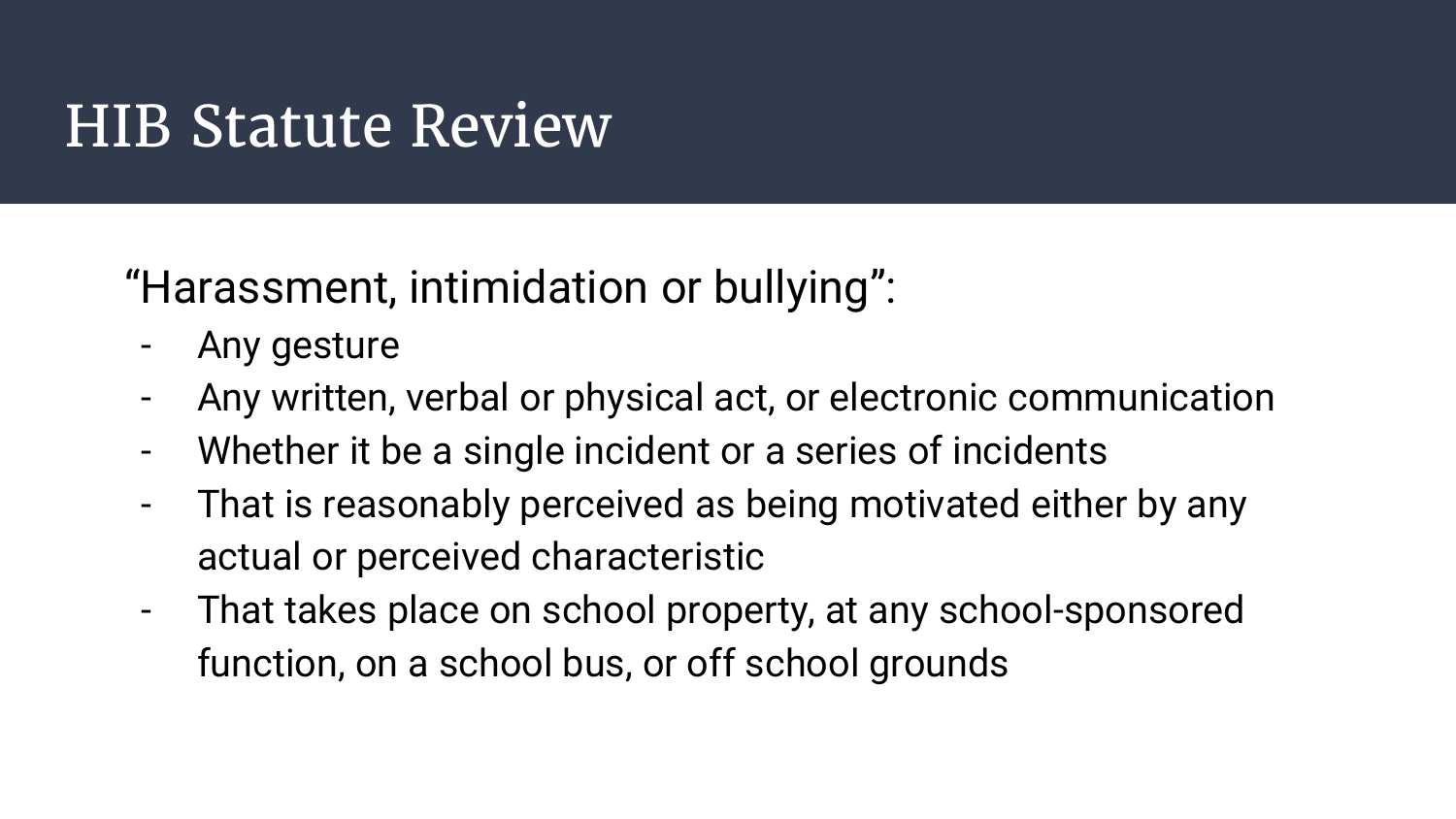#### The HIB must *substantially disrupt or interfere* with the orderly operation of the school or the rights of other students and at least one:

- A reasonable person should know, under the circumstances, the act will have the effect of physically or emotionally harming a student or damaging a student's property, or placing a student in reasonable fear of physical or emotional harm to his person or damage to his property; **or**
- Has the effect of insulting or demeaning any student or group of students; **or**
- Creates a hostile educational environment for the student by interfering with a student's education **or** by severely or pervasively causing physical or emotional harm to the student.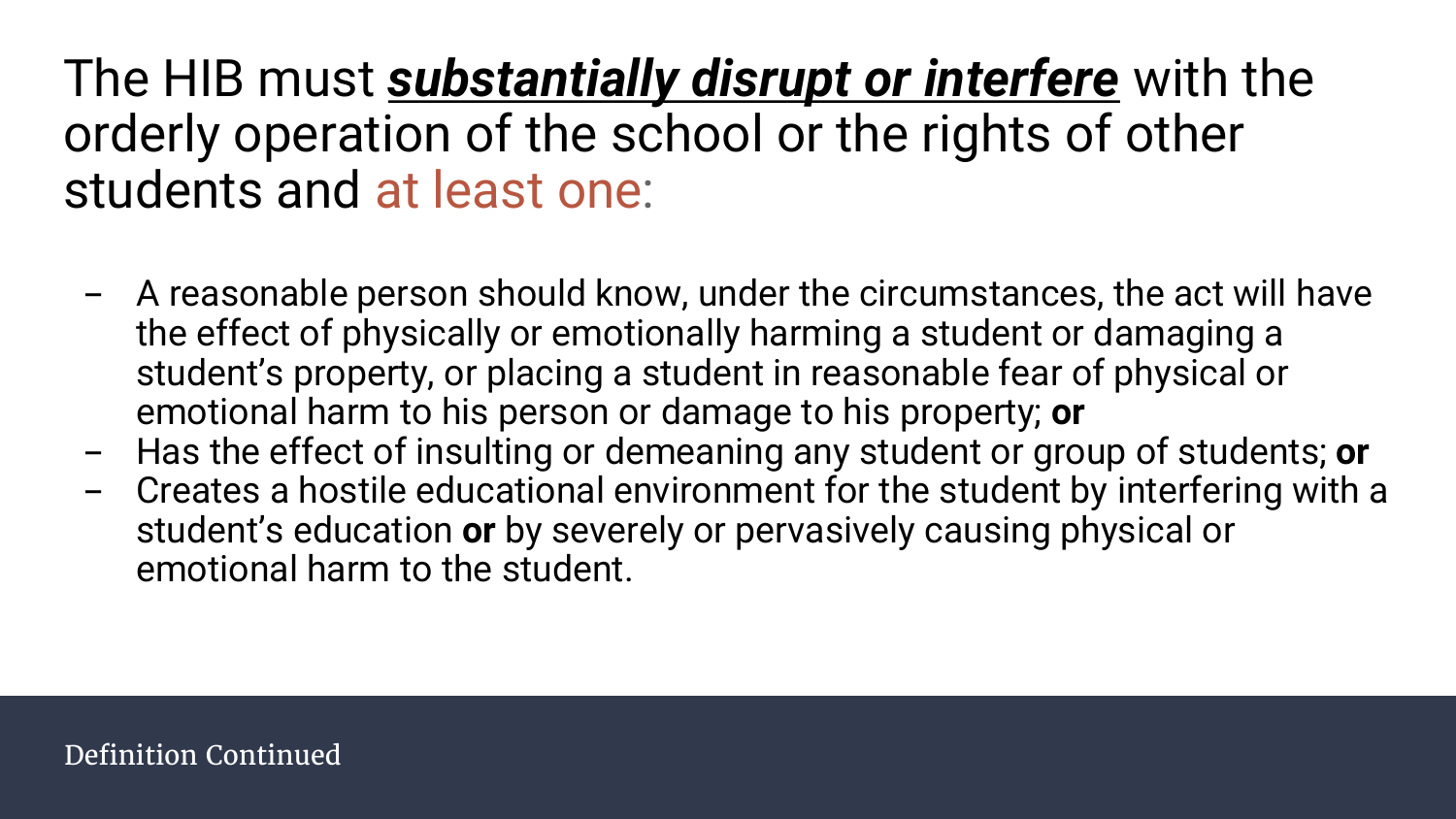#### Anti-Bullying Specialists:

Anti-Bullying Specialists (ABS) complete mandated training in the areas of:

- HIB law
- Protocols
- Conducting interviews, and investigations
- State/district mandated trainings

Anti-Bullying Specialists chair the building school safety/climate teams and develop and implement trainings and programs that foster and maintain a positive school climate.

The Anti-Bullying Coordinator collaborates with the school ABSs, the BOE, and the superintendent of schools to prevent, identify, and respond to HIB of students in the district, provides HIB data to the NJDOE, and meets twice annually with the ABSs to discuss and strengthen procedures and policies to prevent, identify, and address HIB in the district.

#### Anti-Bullying Specialists (ABS)

| <b>OHES</b>     | <b>Wendy Gelinas and Tracy Vail</b>                   |
|-----------------|-------------------------------------------------------|
| <b>VES</b>      | Lauren Fornal and Jolene Schantz                      |
| <b>LMS</b>      | Kevin Armstrong and Leslie Haas                       |
| <b>UMS</b>      | Allison Doyle-Smith and Jeanne Fedun                  |
| <b>MHS</b>      | Keith Glock, Maureen Conway &<br><b>Matthew Pogue</b> |
| <b>District</b> | Stacy Young, Anti-Bullying Coordinator                |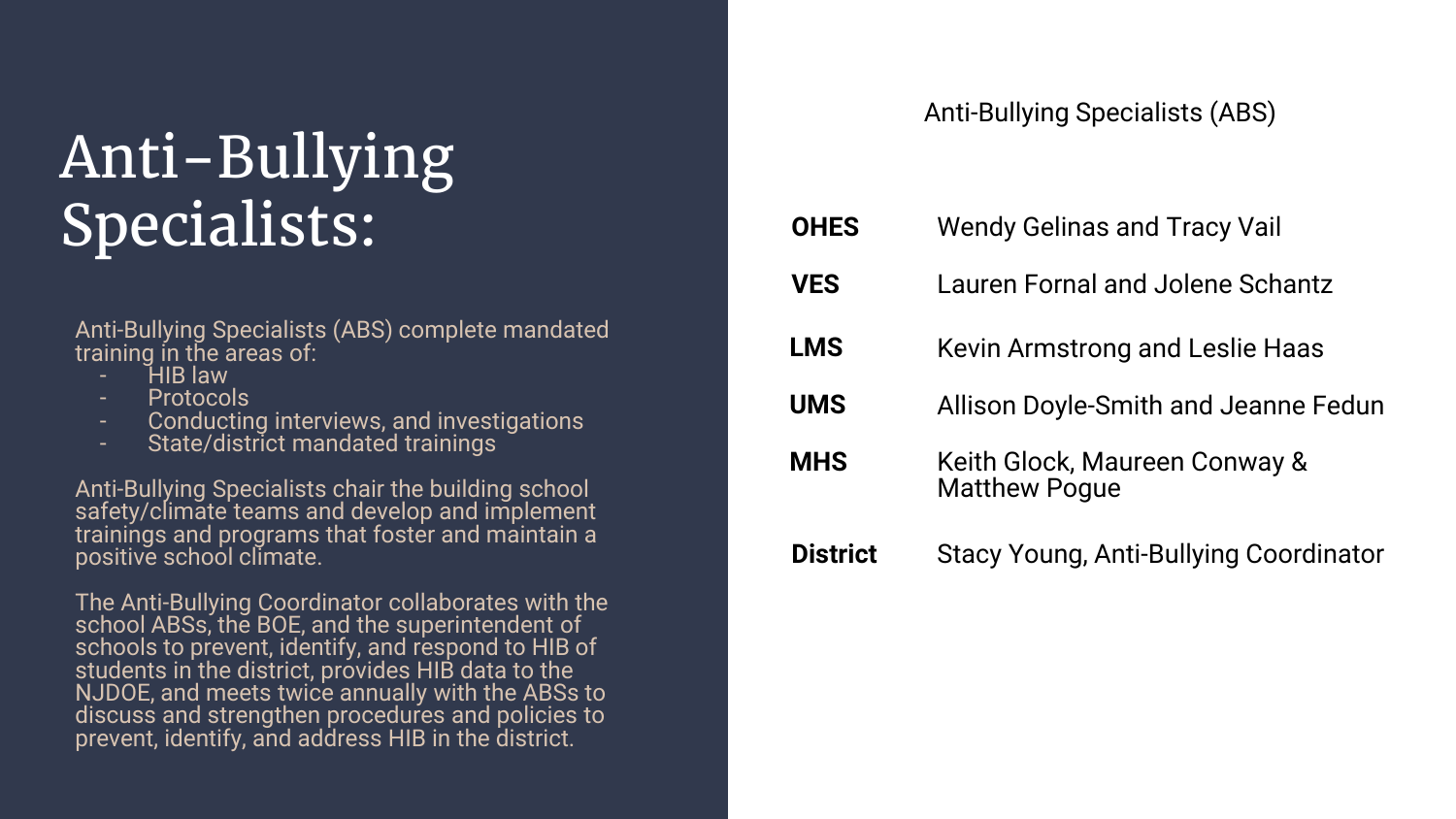#### 2021-2022 Period 1: Investigations (Sept.-Dec.)

| <b>Building</b>                | Reported       | <b>Affirmed</b> |
|--------------------------------|----------------|-----------------|
| Orchard Hill Elementary School | $\overline{2}$ | $\bf{O}$        |
| Village Elementary School      |                | $\bf{0}$        |
| Lower Middle School            | $\overline{2}$ | $\mathbf 0$     |
| Upper Middle School            | $\overline{2}$ | $\overline{2}$  |
| <b>High School</b>             | 10             | 2               |
| District Totals Pd. 1:         | 17             |                 |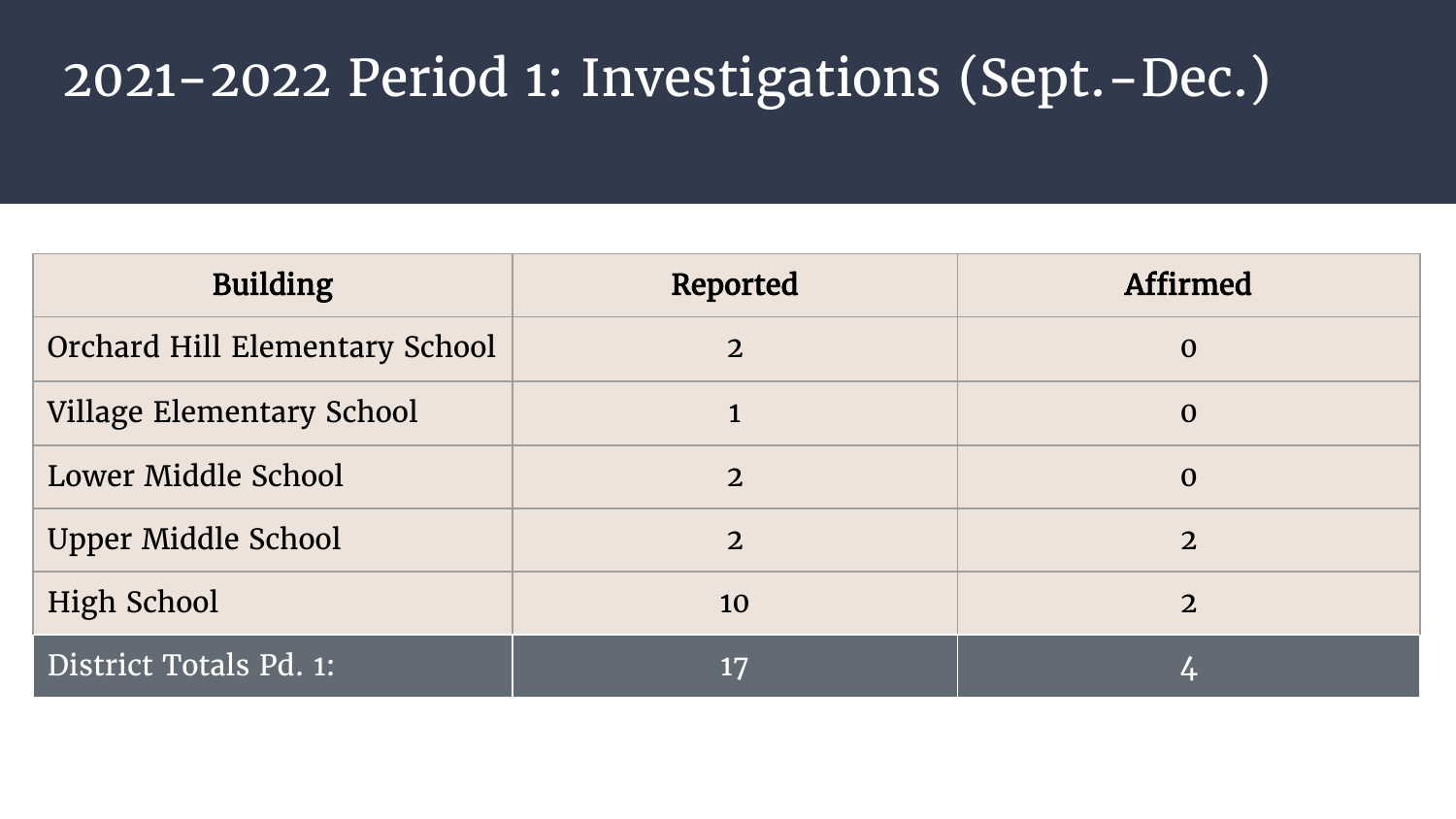#### 2021-2022 Period 1: Trainings (Sept.-Dec.)

| <b>Building</b>                 | <b>Trainings</b> |
|---------------------------------|------------------|
| Orchard Hill Elementary School  | 5                |
| Village Elementary School       | 10               |
| Lower Middle School             | $\mathbf{1}$     |
| Upper Middle School             | $\mathbf{1}$     |
| High School                     | 3                |
| District-Wide                   | $\overline{2}$   |
| District Training Totals Pd. 1: | 22               |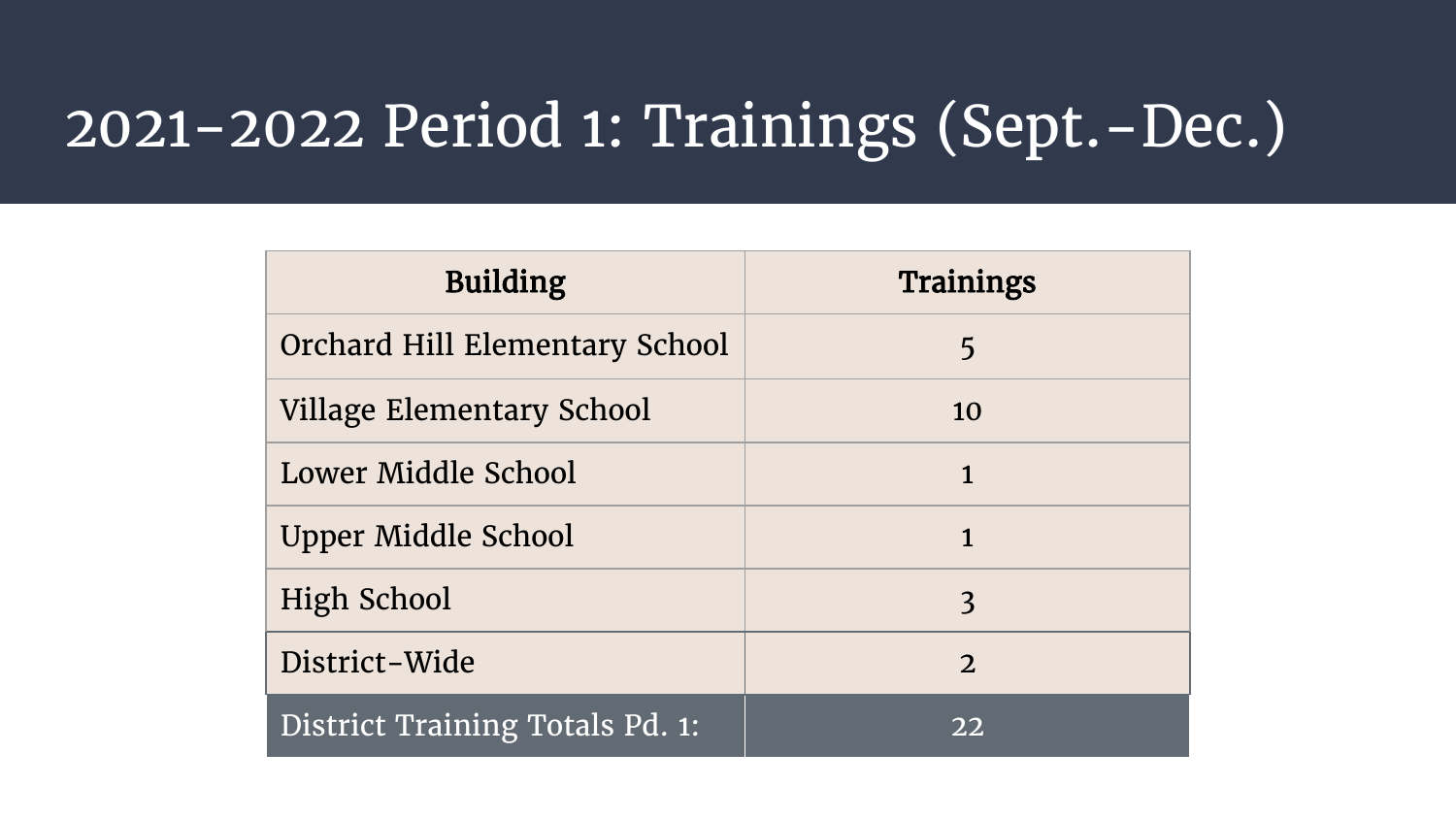# Trainings (including but not limited to)<br>Trainings (including but not limited to)<br>Anti-Bullying Bill of Rights training (All staff,

- administration, administrative assistants, transportation etc.)
- Cyberbullying (All staff, administration, administrative assistants, transportation etc.)
- Anti -discrimination training (All staff and administrators)
- HIB Update: Anti-Bullying Bill of Rights with Stephen Fogarty (district -level administrators, school -level administrators, school anti -bullying specialists)
- Suicide Prevention training (All staff and administrators)
- Annual HIB policies and protocols training (ABSs & ABC)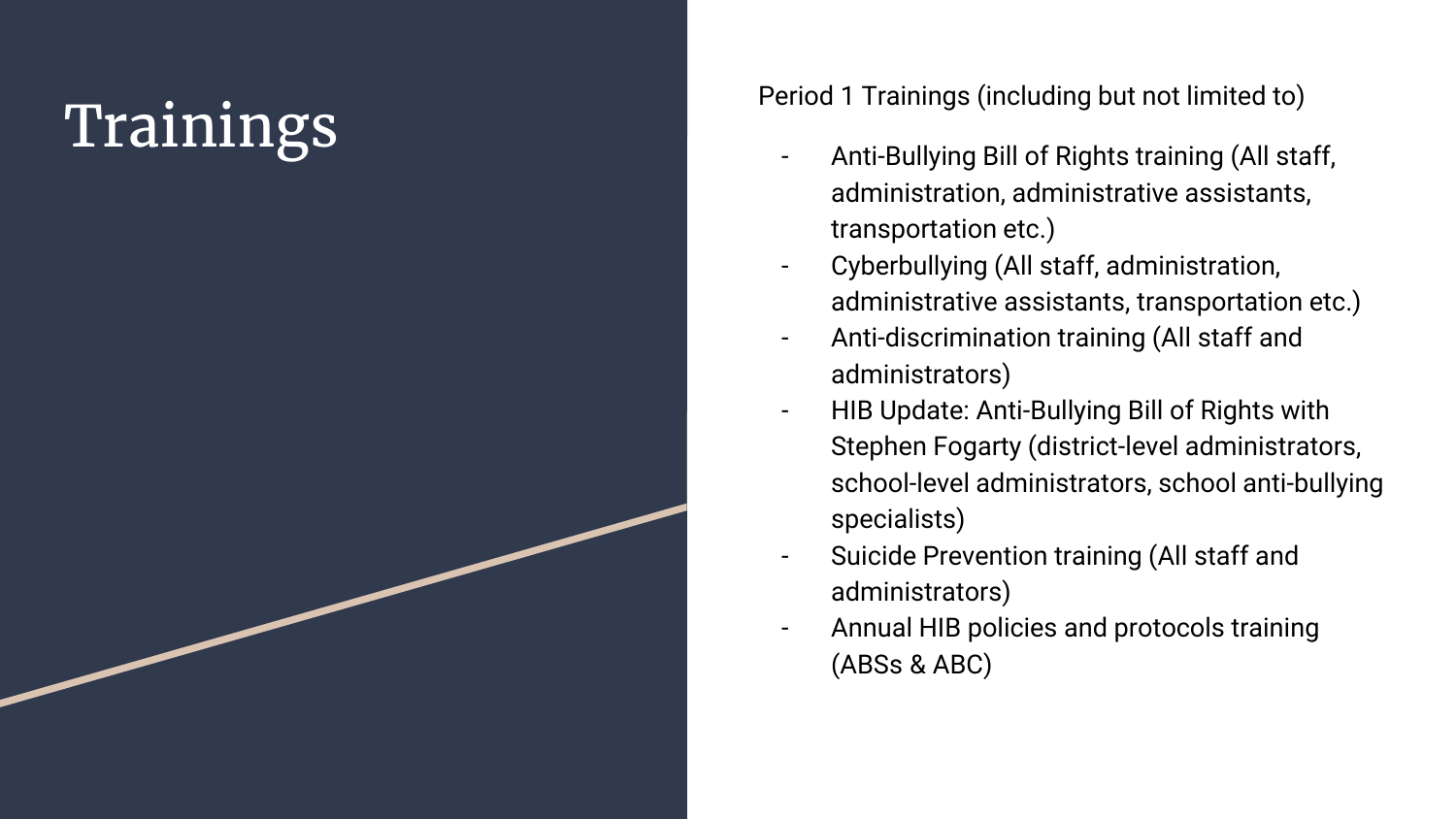### 2021-2022 Period 1: Programs (Sept.-Dec.)

| <b>Building</b>                 | Programs |
|---------------------------------|----------|
| Orchard Hill Elementary School  | 4        |
| Village Elementary School       | 28       |
| Lower Middle School             | 12       |
| Upper Middle School             | 8        |
| High School                     | 8        |
| District-Wide                   | $\Omega$ |
| District Training Totals Pd. 1: | 60       |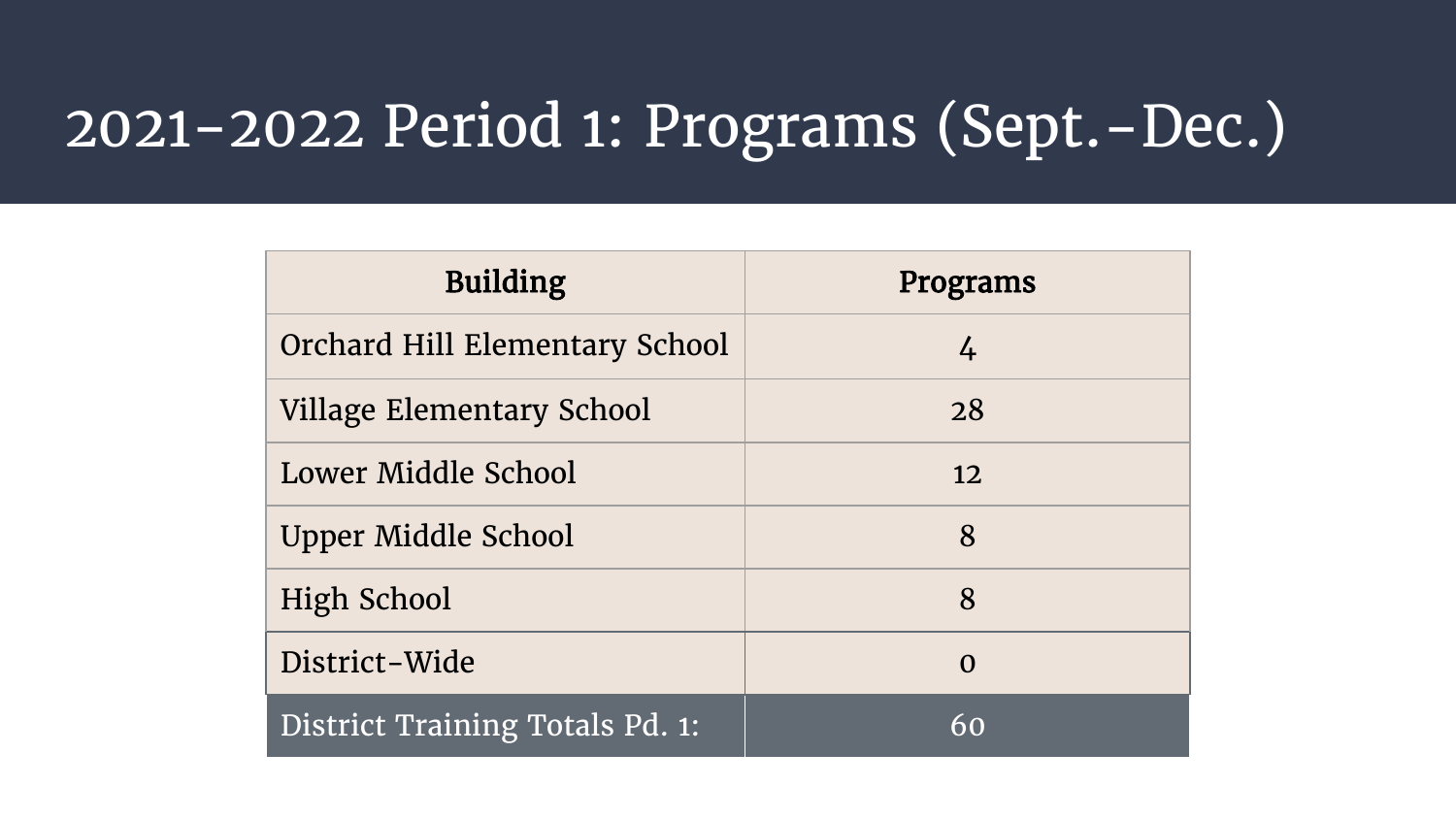Programs Period 1 Programs (including but not limited to)

- Week of Respect (District-Wide)
- History, Heritage, & Awareness Months (District Wide)
- High School Peer Leader Visits (LMS)
- Student HIB Training (LMS)
- RISE Program (UMS)
- Paws for a Cause (UMS)
- Cubs Culture Corner (OHES)
- Pillars of Character Education (OHES)
- Monthly Inclusive Curriculum Lessons (OHES/VES)
- Newcomers Club (VES)
- High School Peer Leader Visits (VES)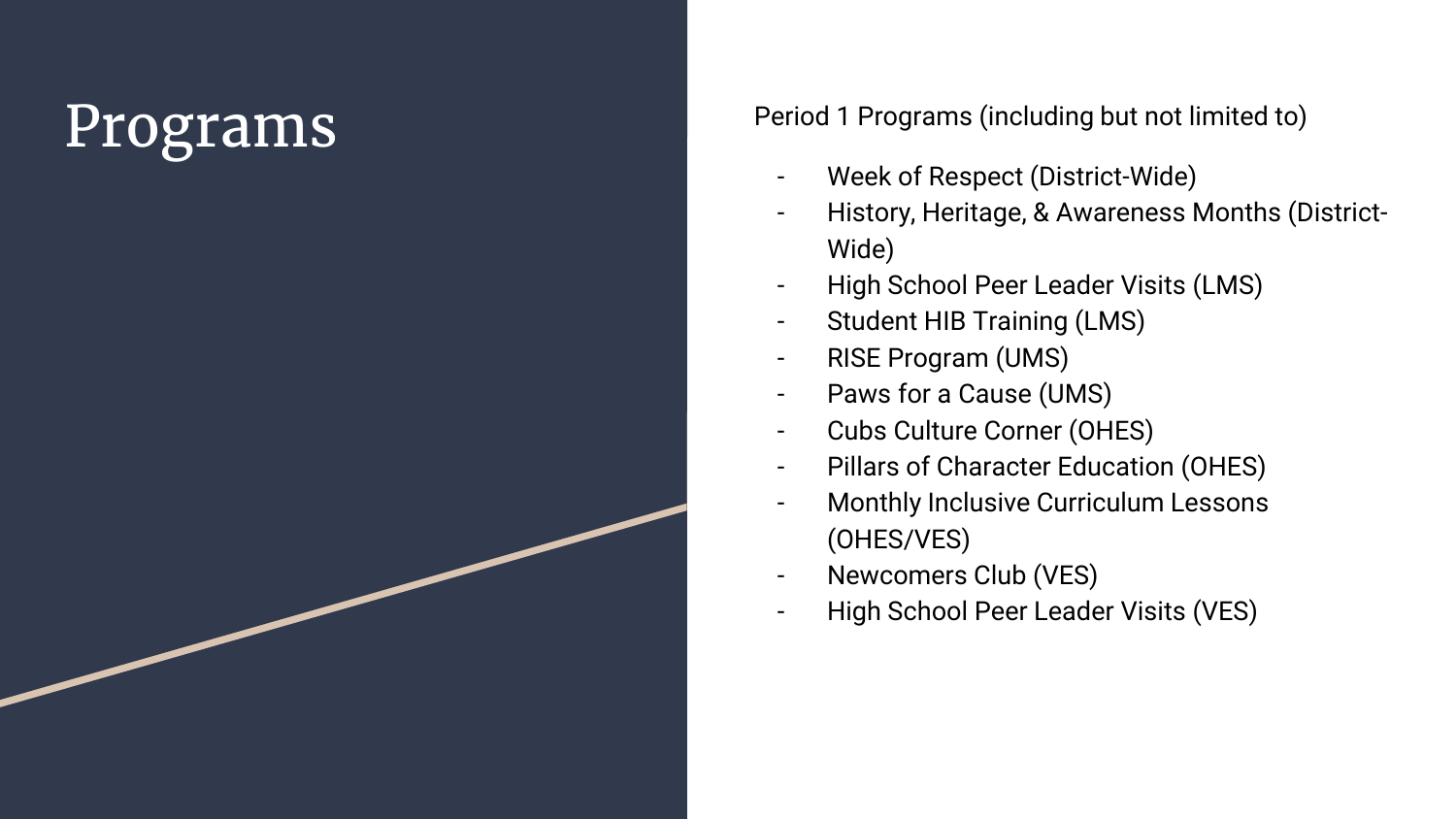#### Period 1 MTSD Historical Data